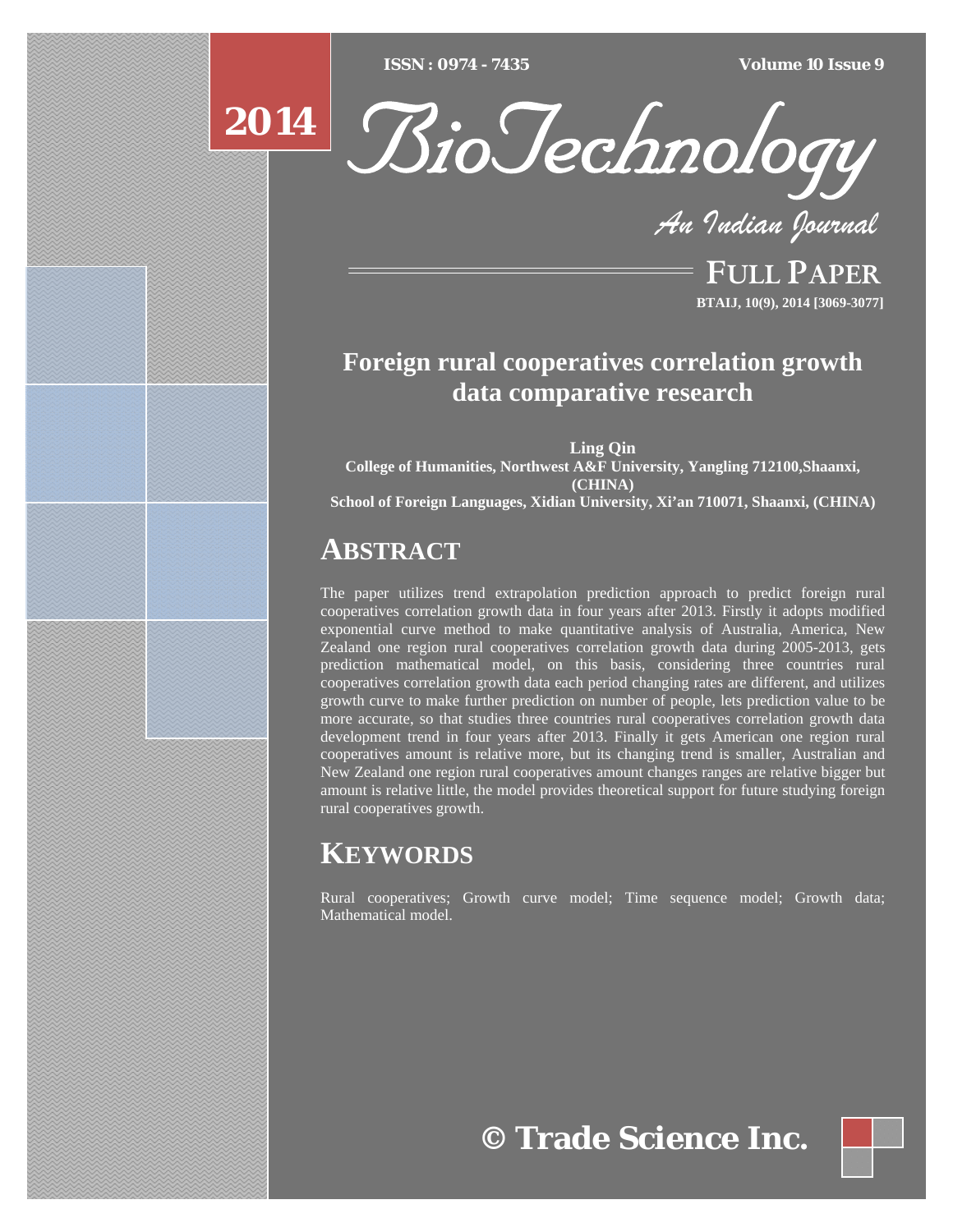## **INTRODUCTION**

 From foreign rural cooperatives being founded to now, it has already above 160 years history, driven by market economy, foreign rural cooperatives have become important economic systems of its economic development, and they vigorously drive each country economic development.

As early as 19<sup>th</sup> century, someone put forward cooperative organizations relative theories, used combination between rural regions and peasants to common develop agriculture, such method played important roles in its subsequent rural cooperatives development; emergence of first rural cooperative of modernity in the world was set up in 1844, which had irreplaceable effects on subsequent establishing rural cooperatives economic entity. Emily Yanof had ever put forward institution of attorneyship that used commune members as clients in around 1940, after that under the perfection of descendants, the social economy theory was proposed and the conclusion built foundation for modern cooperatives development.

 The paper just on the basis of previous studies, carries on studying recent years' foreign rural cooperatives correlation growth data by time sequence model's modified index curve and growth curve, and meanwhile it gets future years' development trend, the model will promote the field development.

#### **MODEL ESTABLISHMENTS**

 World earliest rural cooperative was Rochdale Society of Equitable Pioneers that constructed by industrial workers, the cooperative represented contemporary people aspiration and expectation of cooperatives to a certain extent. So the paper takes foreign rural cooperatives correlation growth data as research objects, due to each country status is different, its data changing extent will also have differences.

#### **Foreign rural cooperatives correlation growth data study and time sequence application**

 Trend extrapolation predication method is one of methods in time sequence, its main thought is finding out things development general rules according to their development history and reality information, and further predicating development trend in some time in future based on this. Its predication method steps are mainly following Figure 1:



**Figure 1 : Trend extrapolation prediction steps** 

For foreign rural cooperatives correlation growth data changes prediction, it belongs to trend extrapolation prediction method studying ranges, here apply growth curve and modified exponential curve methods to predict foreign rural cooperatives correlation growth data.

## **Modified exponential curve method application**

 All things development has certain limitations, modified exponential curve overcomes exponential curve method drawback of predicted value being infinitely increased with time passing when predict, its prediction gets closer to actual things change rules. Modified exponential curve method mathematical model is: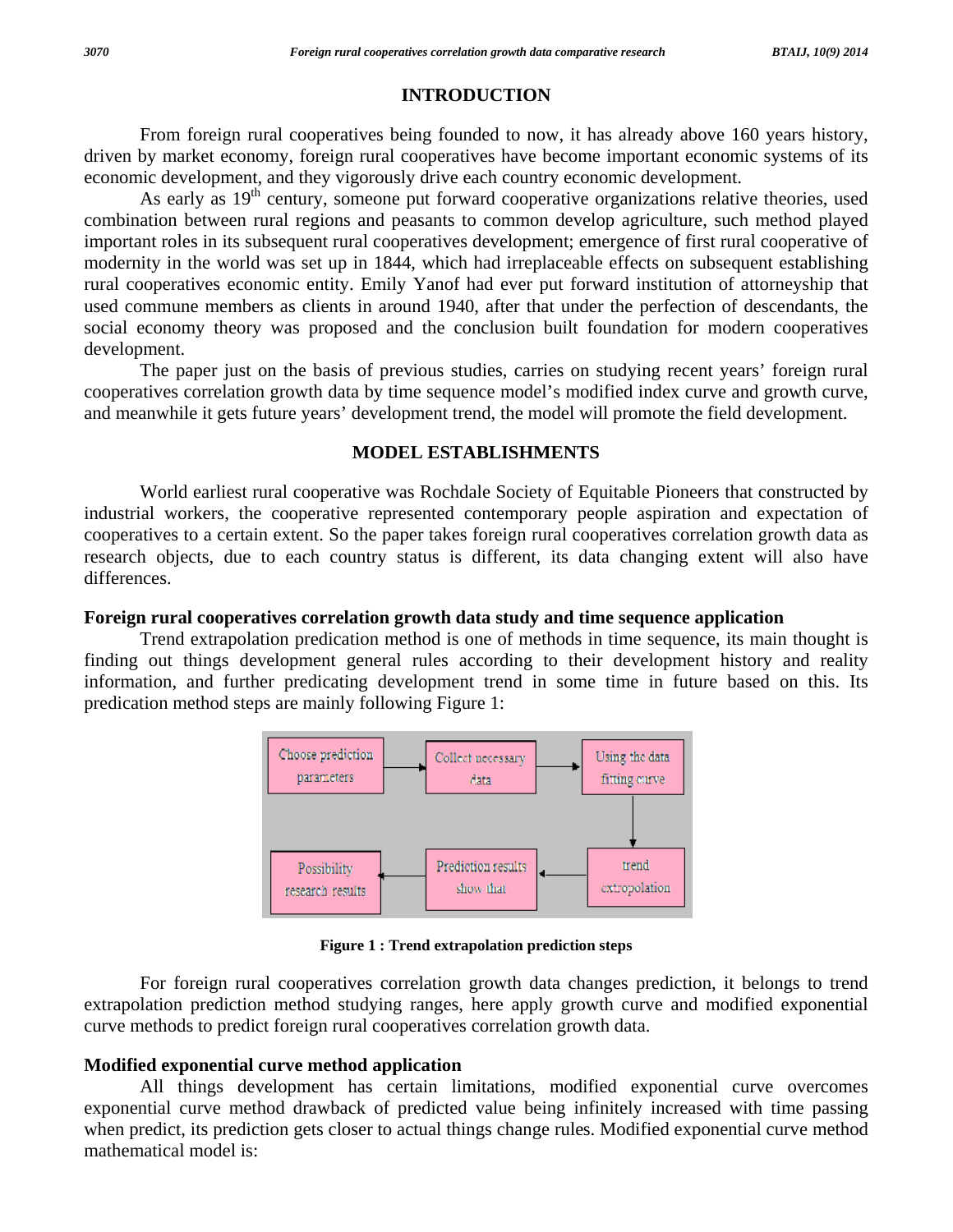Among them, *N*, *a*,*b* should be defined with historical data.

#### **(1) Modified exponential curve method model**

Features of modified exponential curve description:

In the preliminary stage, growth is rapid, and subsequently growth rate gradually reduces ;

When  $N > 0, a < 0, 0 < b < 1, t \rightarrow \infty, ab^t \rightarrow 0$ , that  $\hat{Y}_t \rightarrow N$ 

When  $K$  value can be implemented and defined, adopt least square method to define parameters in model, and when *N* value cannot be defined in advance, adopt three sums method.

Among them, divide time sequence corresponding  $n$  pieces of observation value into three parts, and three parts are equal as well as every part totally has  $m$  periods, that is also  $n = 3m$ . Part one:  $Y_1, Y_2, Y_3, \dots, Y_m$ ;

Part two:  $Y_{m+1}$ ,  $Y_{m+2}$ ,  $Y_{m+3}$ ,  $\cdots$ ,  $Y_{2m}$ ;

Part three:  $Y_{2m+1}$ ,  $Y_{2m+2}$ ,  $Y_{2m+3}$ ,  $\cdots$ ,  $Y_{3m}$ 

 In above, observation value sum is every part trend sum,and corresponding three sums method steps are as following:

Record observation value,it gets each part sum is :

$$
S_1 = \sum_{t=1}^{m} Y_t, S_2 = \sum_{t=m+1}^{2m} Y_t, S_3 = \sum_{t=2m+1}^{3m} Y_t,
$$
 (2)

And it has:

$$
S_{1} = \sum_{t=1}^{m} \hat{Y}_{t} = \sum_{t=1}^{m} (N + ab^{t}) = mN + ab(1 + b + b^{2} + \dots + b^{m-1})
$$
  
\n
$$
S_{2} = \sum_{t=m+1}^{2m} \hat{Y}_{t} = \sum_{t=m+1}^{2m} (K + ab^{t}) = mN + ab^{m+1}(1 + b + b^{2} + \dots + b^{m-1})
$$
  
\n
$$
S_{3} = \sum_{t=2m+1}^{3m} \hat{Y}_{t} = \sum_{t=2m+1}^{3m} (K + ab^{t}) = mN + ab^{2m+1}(1 + b + b^{2} + \dots + b^{m-1})
$$
  
\n(3)

Among them:  $(1 + b + b^2 + \cdots + b^{m-1})(b-1) = b^m - 1$ 

It further can get:

$$
\begin{cases}\nS_1 = mN + ab \frac{b^{m-1}}{b-1} \\
S_2 = mN + ab^{m+1} \frac{b^{m-1}}{b-1} \\
S_3 = mN + ab^{2m+1} \frac{b^{m-1}}{b-1}\n\end{cases}
$$
\n(4)

Thereupon, it can get: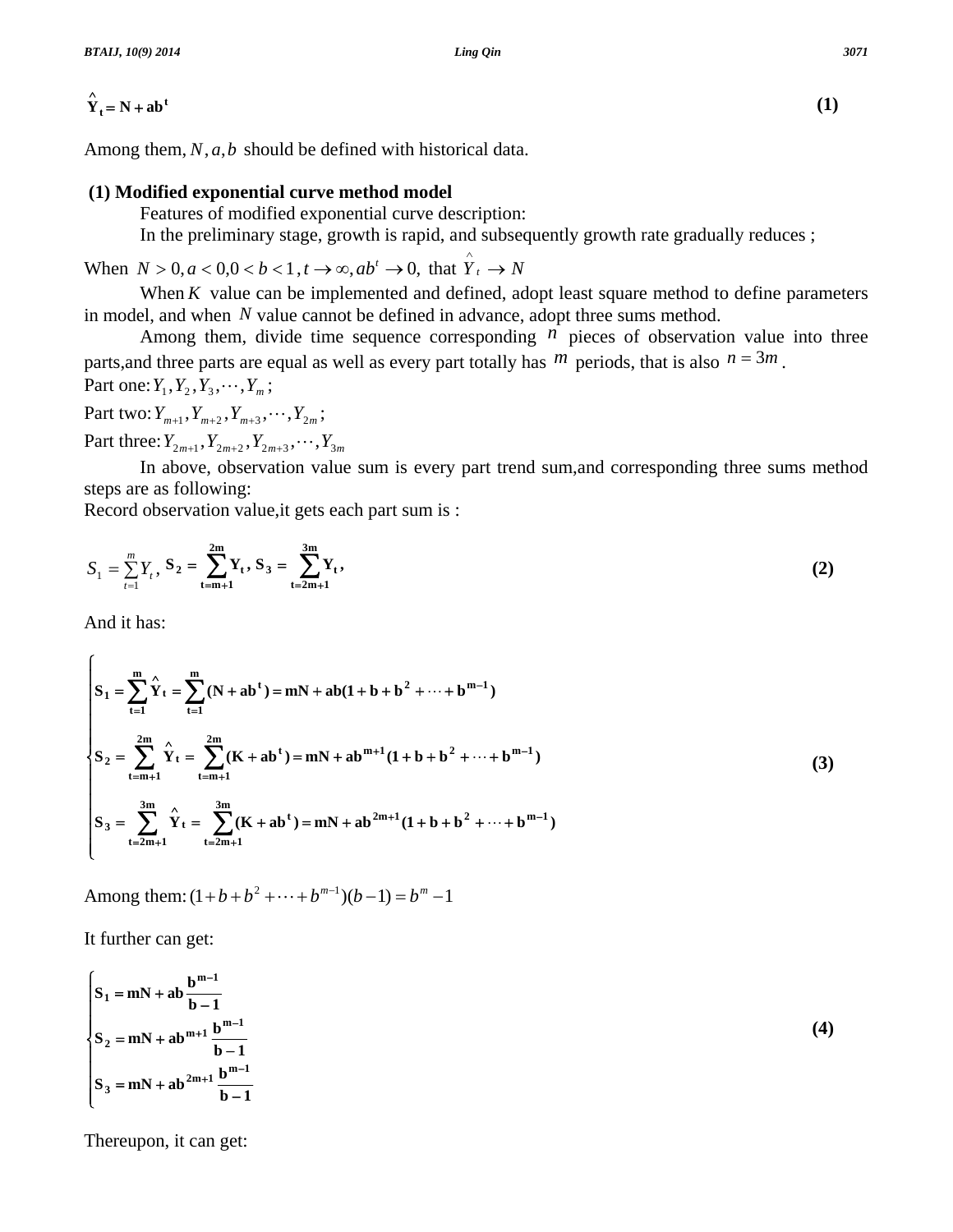$$
b = \left(\frac{S_3 - S_2}{S_2 - S_1}\right)^{\frac{1}{m}}
$$
  
a = (S<sub>2</sub> - S<sub>1</sub>)  $\frac{b - 1}{b(b^m - 1)^2}$   
N =  $\frac{1}{m} \left[S_1 - \frac{ab(b^m - 1)}{(b - 1)}\right]$  (5)

Besides, when predict data, it should test data, test method is:

$$
\frac{Y_{t+1} - Y_t}{Y_t - Y_{t-1}} \approx b \tag{6}
$$

#### **(2) Modified exponential curve method application**

 According to foreign rural cooperatives correlation growth data, by China's statistics yearbook and national rural cooperatives statistics database investigation report, it gets following data TABLE 1:

|  |  | TABLE 1 : 2005~2013 foreign rural cooperatives correlation growth amount status |  |
|--|--|---------------------------------------------------------------------------------|--|
|  |  |                                                                                 |  |

| Year | Australian one region rural<br>cooperatives amount | American one region rural<br>cooperatives amount | New Zealand one region rural<br>cooperatives amount |
|------|----------------------------------------------------|--------------------------------------------------|-----------------------------------------------------|
| 2005 | 158974                                             | 648821                                           | 129876                                              |
| 2006 | 168851                                             | 683796                                           | 130134                                              |
| 2007 | 179824                                             | 698079                                           | 132691                                              |
| 2008 | 189393                                             | 706301                                           | 149693                                              |
| 2009 | 198024                                             | 715329                                           | 159925                                              |
| 2010 | 207716                                             | 783067                                           | 172374                                              |
| 2011 | 199948                                             | 799245                                           | 185771                                              |
| 2012 | 205236                                             | 810844                                           | 201114                                              |
| 2013 | 206521                                             | 811855                                           | 203981                                              |

1. For foreign rural cooperatives correlation growth amount status

Predict Australian one region rural cooperatives amount

Now divide above nine data into three parts, every part with three data that  $n = 9, m = 3$ , and take year 2005 as initial year that  $t = 1$ .

At first, it is easily known by calculating:  $\frac{1}{2}$   $\frac{1}{2}$   $\frac{1}{2}$   $\in$  [0.55,1.25]  $\frac{1 - Y_t}{-Y_{t-1}} \in$ − +  $t^{-1}$  $t+1$   $\qquad t$  $Y_t - Y$  $Y_{t+1} - Y_t$ 

According to formula (2-2) it gets:  $S_1 = 1872$ ,  $S_2 = 1952$ ,  $S_3 = 1993$ 

Then by formula (2-5) it gets: $b = 0.8003$ ,  $a = -84.022$ ,  $N = 678.708$ 

 So obtained Australian one region rural cooperatives amount modified exponential curve mathematical model is :

$$
Y = N + ab^{t} = 678.708 - 84.022 \times 0.8003^{t}
$$

 $\epsilon$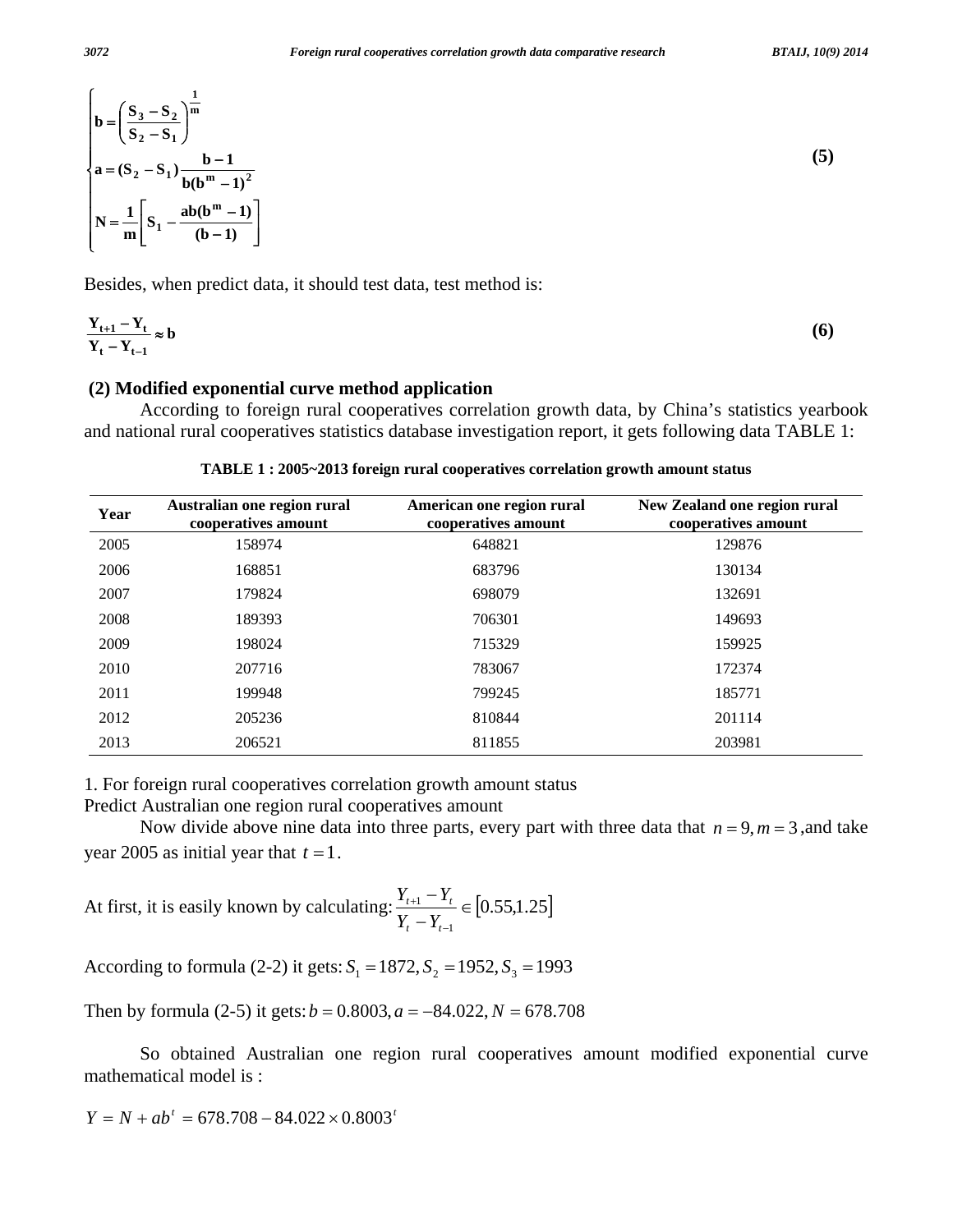When predict Australian one region rural cooperatives amount development change in future four years after 2013, only need to input *t* value into above formula, as predicting  $Y_{2014}$ , then it has  $t = 2014 - 2005 + 1 = 10$ . It further gets following TABLE 2 prediction result:

| TABLE 2 : Australian one region rural cooperatives amount prediction |  |  |  |
|----------------------------------------------------------------------|--|--|--|
|----------------------------------------------------------------------|--|--|--|

| Year                                                             | 2014   | 2015   | 2016   | 2017   |
|------------------------------------------------------------------|--------|--------|--------|--------|
| Australian one region rural cooperatives amount prediction value | 207985 | 210257 | 211682 | 219851 |

## **FOR AMERICAN ONE REGION RURAL COOPERATIVES CORRELATION GROWTH AMOUNT PREDICTION**

According to a. step, it is clear:

At first, it is easily known by calculating:  $\frac{1}{\epsilon}$   $\frac{1}{\epsilon}$  =  $\left| 0.48,1.02 \right|$  $\frac{1 - Y_t}{-Y_{t-1}} \in$ − +  $t^{-1}$  $t+1$   $\qquad t$  $Y_t - Y$  $Y_{t+1} - Y$ 

According to formula (2-2)it gets:  $S_1 = 1865$ ,  $S_2 = 1742$ ,  $S_3 = 1876$ 

Then by formula  $(2-5)$ it gets:  $b = 0.7112$ ,  $a = -75.015$ ,  $N = 698.797$ 

 So obtained American one region rural cooperatives amount modified exponential curve mathematical model is:

 $Y = N + ab^{t} = 698.797 - 75.015 \times 0.7112^{t}$ 

 When predict American one region rural cooperatives amount development change in future four years after 2013, only need to input *t* value into above formula, as predicting  $Y_{2014}$ , then it has  $t = 2014 - 2005 + 1 = 10$ . It further gets following TABLE 3 prediction result:

| TABLE 3: American one region rural cooperatives amount prediction |  |  |  |  |  |  |  |  |
|-------------------------------------------------------------------|--|--|--|--|--|--|--|--|
|-------------------------------------------------------------------|--|--|--|--|--|--|--|--|

| Year                                                           | 2014   | 2015 | 2016          | 2017   |
|----------------------------------------------------------------|--------|------|---------------|--------|
| American one region rural cooperatives amount prediction value | 817528 |      | 819977 827460 | 829919 |

## **FOR NEW ZEALAND ONE REGION RURAL COOPERATIVES CORRELATION GROWTH AMOUNT PREDICTION**

According to a. step, it is clear:

At first, it is easily known by calculating:  $\frac{1}{2}$   $\frac{1}{2}$   $\frac{1}{2}$   $\in$  [0.42,1.75]  $\frac{1 - Y_t}{-Y_{t-1}} \in$ − +  $t^{-1}$  $t+1$   $\qquad$   $t$  $Y_t - Y$  $Y_{t+1} - Y$ 

According to formula (2-2)it gets:  $S_1 = 1792$ ,  $S_2 = 1758$ ,  $S_3 = 1921$ 

Then by formula  $(2-5)$ it gets:  $b = 0.8011$ ,  $a = -80.022$ ,  $N = 667.598$ 

 So obtained New Zealand one region rural cooperatives amount modified exponential curve mathematical model is:

 $Y = N + ab^{t} = 667.598 - 80.022 \times 0.8011^{t}$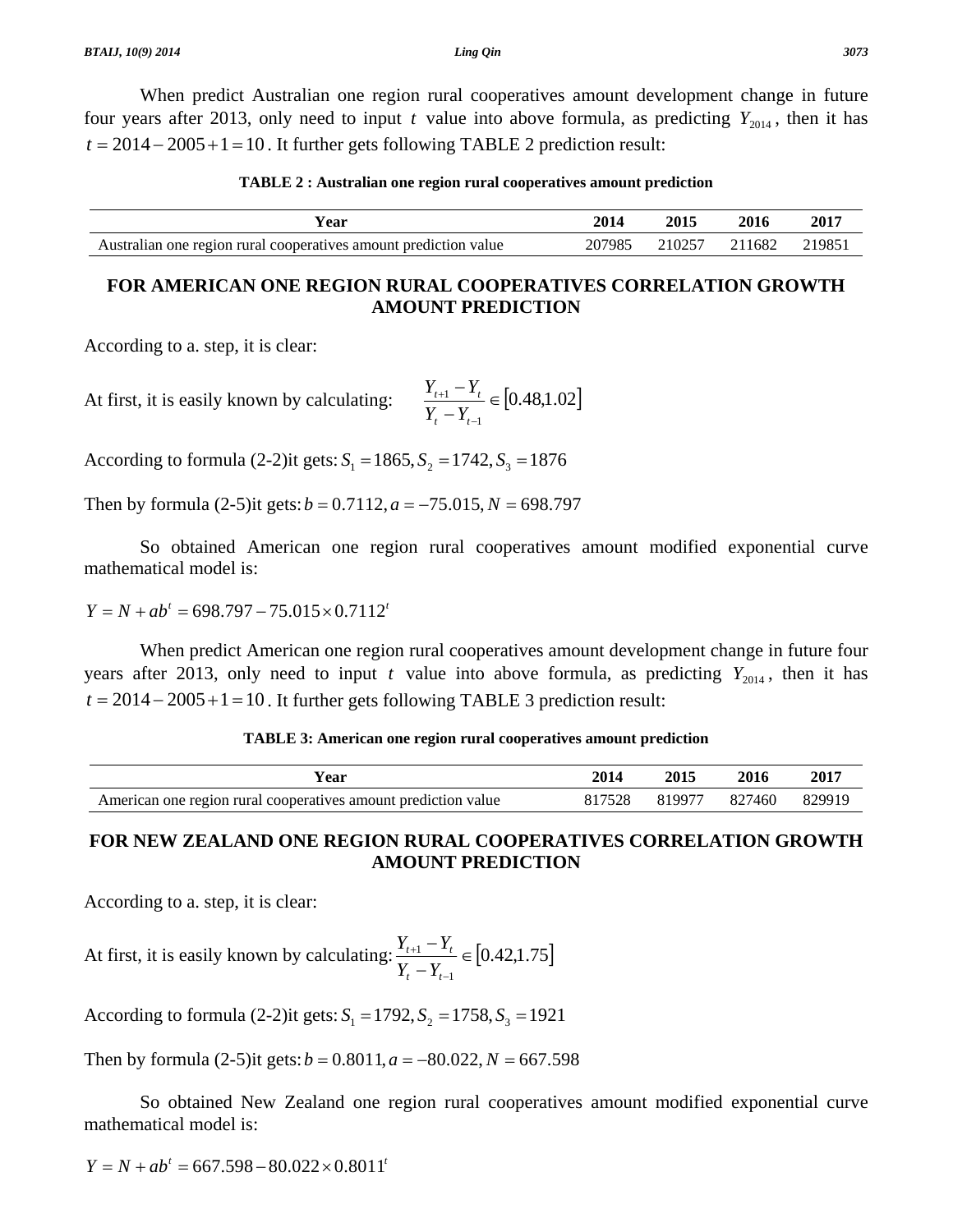When predict New Zealand one region rural cooperatives amount development change in future four years after 2013, only need to input *t* value into above formula, as predicting  $Y_{2014}$ , then it has  $t = 2014 - 2005 + 1 = 10$ . It further gets following TABLE 4 prediction result:

#### **TABLE 4: New Zealand one region rural cooperatives amount prediction**

| Vear                                                              | 2014   | 2015   | 2016   | 2017   |
|-------------------------------------------------------------------|--------|--------|--------|--------|
| New Zealand one region rural cooperatives amount prediction value | 209978 | 217585 | 218797 | 220928 |

## **FOREIGN RURAL COOPERATIVES CORRELATION GROWTH DATA PREDICTION GROWTH CURVE APPLICATION**

 In above modified exponential curve, it only predicts things development trend in some time in future, but things change rate in each period is different. Foreign rural cooperatives correlation growth data change trend is uncertain with time passing, so prediction accuracy of purely using modified exponential curve method is lower. In order to pursuit better solution on development trend uncertainty problem, the paper introduces growth curve model.

Growth curve general mathematical model:

$$
\frac{dY}{dt} = rY(1 - \frac{Y}{M})\tag{7}
$$

Among them, *y* is predicted value, *M* is its limit value, *r* is growth constant, and  $r > 0$ . Solve the differential equation, finally it gets:

$$
Y = \frac{M}{1 + ce^{-rt}}\tag{8}
$$

In the following,record Logistic curve general form as:

$$
Y_t = \frac{1}{N + ab^t}, N > 0, a > 0, 0 < b \neq 1
$$
\n(9)

Among them, in Logistic curve, parameter estimation makes following changes:  $Y_i = \frac{1}{n}$ , *t*  $Y'_t = \frac{1}{Y_t}$ , that:

$$
Y_t = N + ab^t \tag{10}
$$

 Follow modified exponential curve method's three sums method to estimate parameters, then it has:

$$
S_1 = \sum_{t=1}^{m} Y^t, \ S_2 = \sum_{t=m+1}^{2m} Y^t, \ S_3 = \sum_{t=2m+1}^{3m} Y^t,
$$
 (11)

And it has: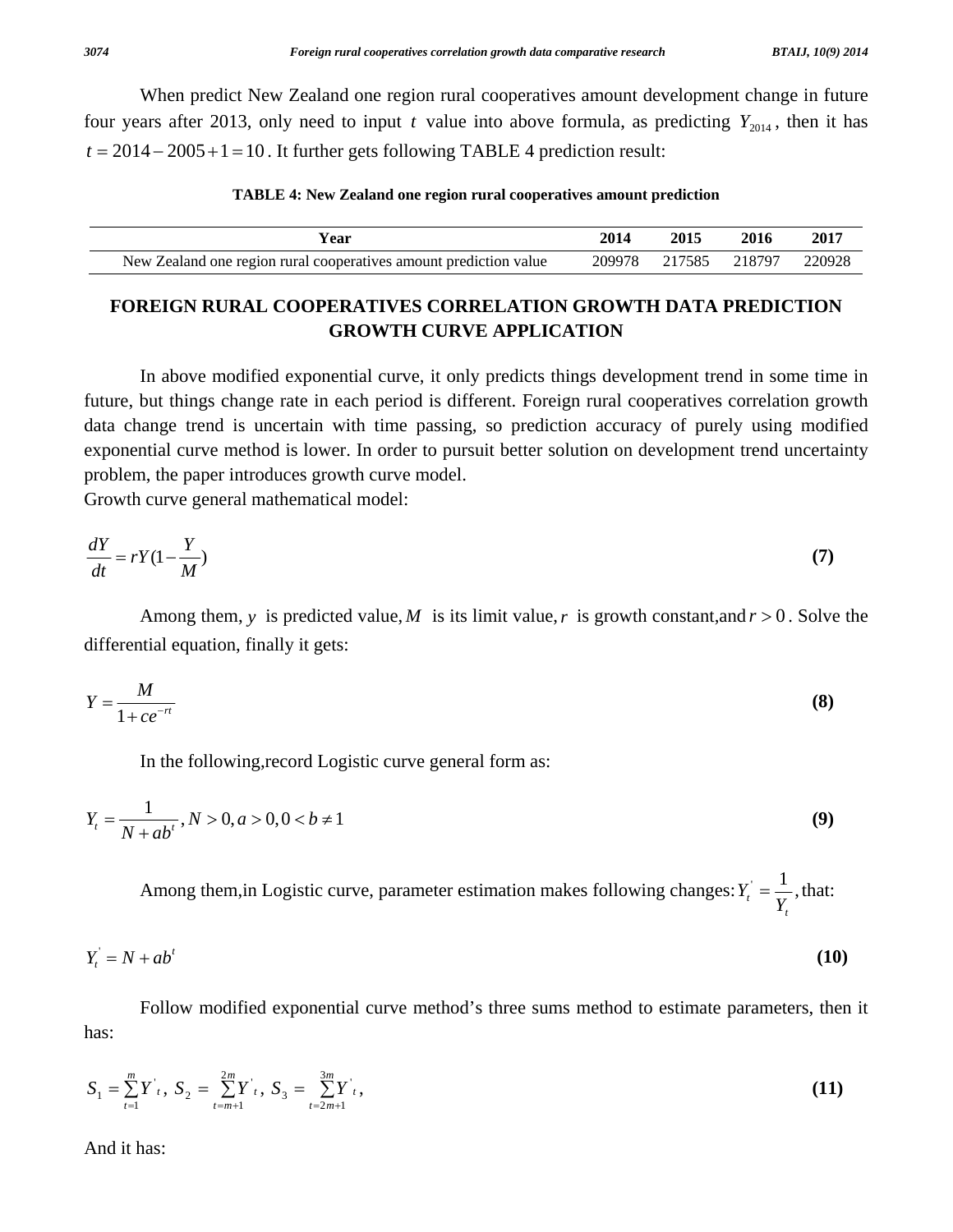$$
\begin{cases}\nb = \left(\frac{S_3 - S_2}{S_2 - S_1}\right)^{\frac{1}{m}} \\
a = (S_2 - S_1) \frac{b - 1}{b(b^m - 1)^2} \\
N = \frac{1}{m} \left[ S_1 - \frac{ab(b^m - 1)}{(b - 1)} \right]\n\end{cases}
$$
\n(12)

By formula  $\frac{t}{Y_t}$  $Y_t = \frac{1}{2}$ , we can get data during year 2005~2013 after changing as following TABLE 5:

| Year | Australian one region rural<br>cooperatives amount $Y_t / \times 10^5$ | American one region rural<br>cooperatives amount $Y_t / \times 10^5$ | New Zealand one region rural<br>cooperatives amount $Y_t / \times 10^5$ |
|------|------------------------------------------------------------------------|----------------------------------------------------------------------|-------------------------------------------------------------------------|
| 2005 | 0.625                                                                  | 0.154                                                                | 0.769                                                                   |
| 2006 | 0.593                                                                  | 0.146                                                                | 0.768                                                                   |
| 2007 | 0.554                                                                  | 0.143                                                                | 0.754                                                                   |
| 2008 | 0.524                                                                  | 0.142                                                                | 0.669                                                                   |
| 2009 | 0.504                                                                  | 0.138                                                                | 0.625                                                                   |
| 2010 | 0.482                                                                  | 0.128                                                                | 0.589                                                                   |
| 2011 | 0.500                                                                  | 0.125                                                                | 0.539                                                                   |
| 2012 | 0.487                                                                  | 0.12                                                                 | 0.497                                                                   |
| 2013 | 0.207                                                                  | 0.119                                                                | 0.622                                                                   |

**TABLE 5 : Data after logistic curve changing** 

1 Prediction on Australian one region rural cooperatives amount

According to formula (2-11)it gets:  $S_1 = 0.00482$ ,  $S_2 = 0.004626$ ,  $S_3 = 0.00453$ 

Then according to formula  $(2-12)$ it gets:  $b = 0.829$ ,  $a = 0.0002057$ ,  $N = 0.001462$ 

So obtained Australian one region rural cooperatives amount mathematical model is:

$$
Y_t = \frac{1}{0.001462 + 0.0002057 \times 0.829^t}
$$

 When predict Australian one region rural cooperatives amount development change in future four years after 2013, only need to input *t* value into above formula, as predicting  $Y_{2014}$ , then it has  $t = 2014 - 2005 + 1 = 10$ . It further gets following TABLE 6 prediction result:

**TABLE 6 : Australian one region rural cooperatives amount prediction** 

| r ear                                                            | 2014   | 2015 | 2016          | 2017   |
|------------------------------------------------------------------|--------|------|---------------|--------|
| Australian one region rural cooperatives amount prediction value | 207882 |      | 210235 211877 | 219821 |

2 Prediction on American one region rural cooperatives amount

According to formula  $(2-11)$ it gets:  $S_1 = 0.00396$ ,  $S_2 = 0.004537$ ,  $S_3 = 0.00441$ 

Then according to formula  $(2-12)$ it gets:  $b = 0.821$ ,  $a = 0.0002049$ ,  $N = 0.001387$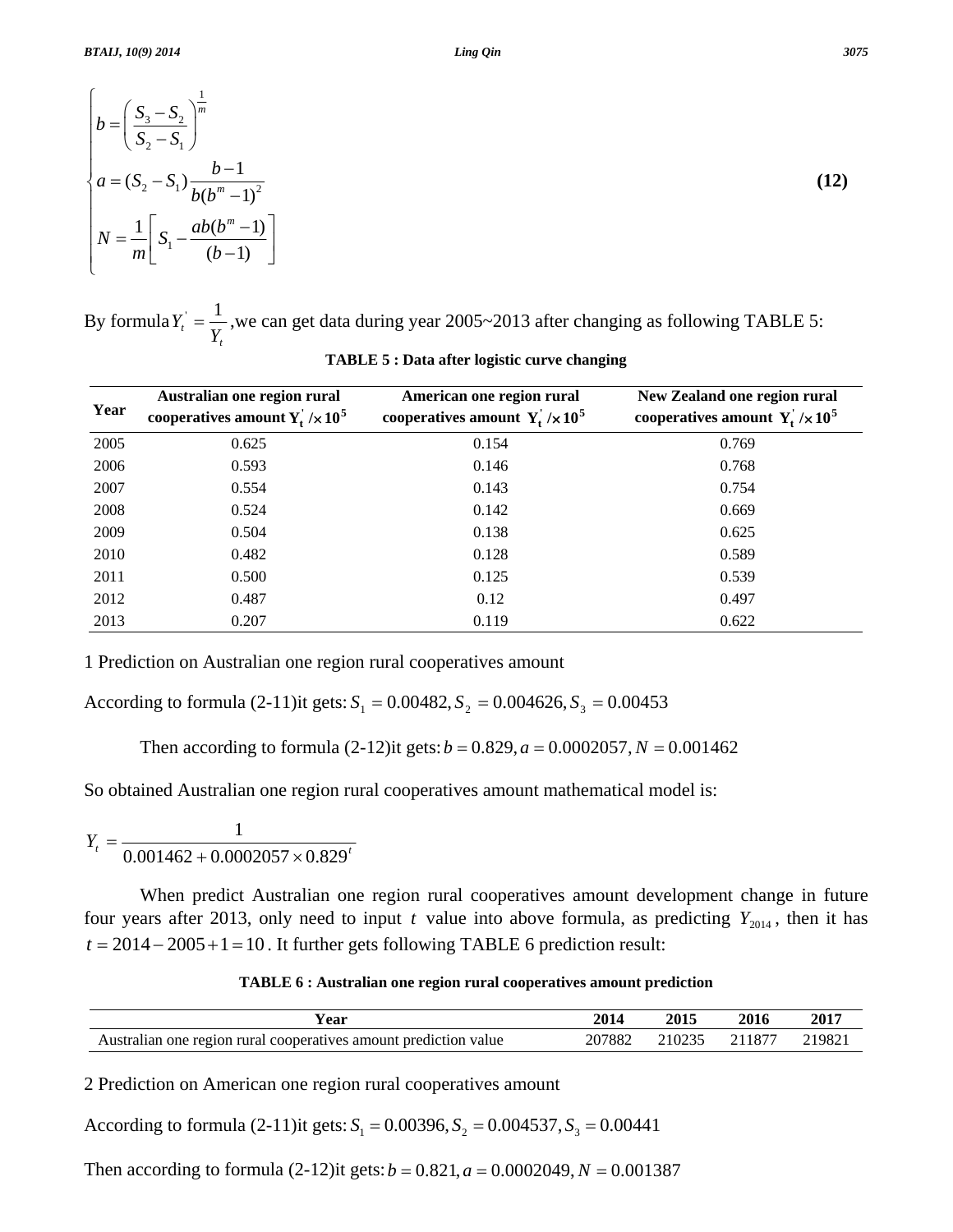So obtained American one region rural cooperatives amount mathematical model is:

 $Y_t = \frac{1}{0.001461 + 0.0002056 \times 0.828^t}$ 

When predict American one region rural cooperatives amount development change in future four years after 2013, only need to input *t* value into above formula, as predicting  $Y_{2014}$ , then it has  $t = 2014 - 2005 + 1 = 10$ . It further gets following TABLE 7 prediction result:

#### **TABLE 7 : American one region rural cooperatives amount prediction**

| Y ear                                                          | 2014   | 2015 | 2016          | 2017   |
|----------------------------------------------------------------|--------|------|---------------|--------|
| American one region rural cooperatives amount prediction value | 817528 |      | 819872 827464 | 829928 |

3 Prediction on New Zealand one region rural cooperatives amount

According to formula (2-11)it gets:  $S_1 = 0.00423$ ,  $S_2 = 0.004621$ ,  $S_3 = 0.00457$ 

Then according to formula  $(2-12)$ it gets:  $b = 0.835$ ,  $a = 0.0002157$ ,  $N = 0.001402$ 

So obtained New Zealand one region rural cooperatives amount mathematical model is:

 $Y_t = \frac{1}{0.001402 + 0.0002157 \times 0.835^t}$ 

 When predict New Zealand one region rural cooperatives amount development change in future four years after 2013, only need to input *t* value into above formula, as predicting  $Y_{2014}$ , then it has  $t = 2014 - 2005 + 1 = 10$ . It further gets following TABLE 8 prediction result:

#### **TABLE 8 : New Zealand one region rural cooperatives amount prediction**

| ′ear                                                                                          | 201<br>70 L T | 2015<br>____ | 2016<br>____ | 2017   |
|-----------------------------------------------------------------------------------------------|---------------|--------------|--------------|--------|
| <b>New</b><br>rura<br>prediction<br>cooperatives<br>value<br>⁄.ealanc<br>one region<br>amount | 209964        | 17550        | 8788         | 220909 |

To sum up, foreign new rural cooperatives amount development future five years prediction is TABLE 9:

|  | TABLE 9 : Foreign new rural cooperatives amount development prediction |
|--|------------------------------------------------------------------------|
|  |                                                                        |

|                                                                   | 2014   | 2015          | 2016   | 2017   |
|-------------------------------------------------------------------|--------|---------------|--------|--------|
| Australian one region rural cooperatives amount prediction value  | 207880 | 210236 211876 |        | 219828 |
| American one region rural cooperatives amount prediction value    | 817528 | 819874 827461 |        | 829921 |
| New Zealand one region rural cooperatives amount prediction value |        | 209961 217551 | 218787 | 220904 |

Due to exponential curve method has drawbacks like its predicted values will infinitely increase with time passing when predict, in order to overcome the drawback, the paper introduces modified exponential curve method, the method is a kind of prediction method on the basis of exponential curve method, according to the method, it analyzes year 2005~2013 foreign rural cooperatives correlation growth data, and get modified exponential curve method equations, so that makes reasonable prediction on foreign rural cooperatives correlation growth data in four years after 2013, and gets foreign rural cooperatives correlation growth data development trend tends to stable.